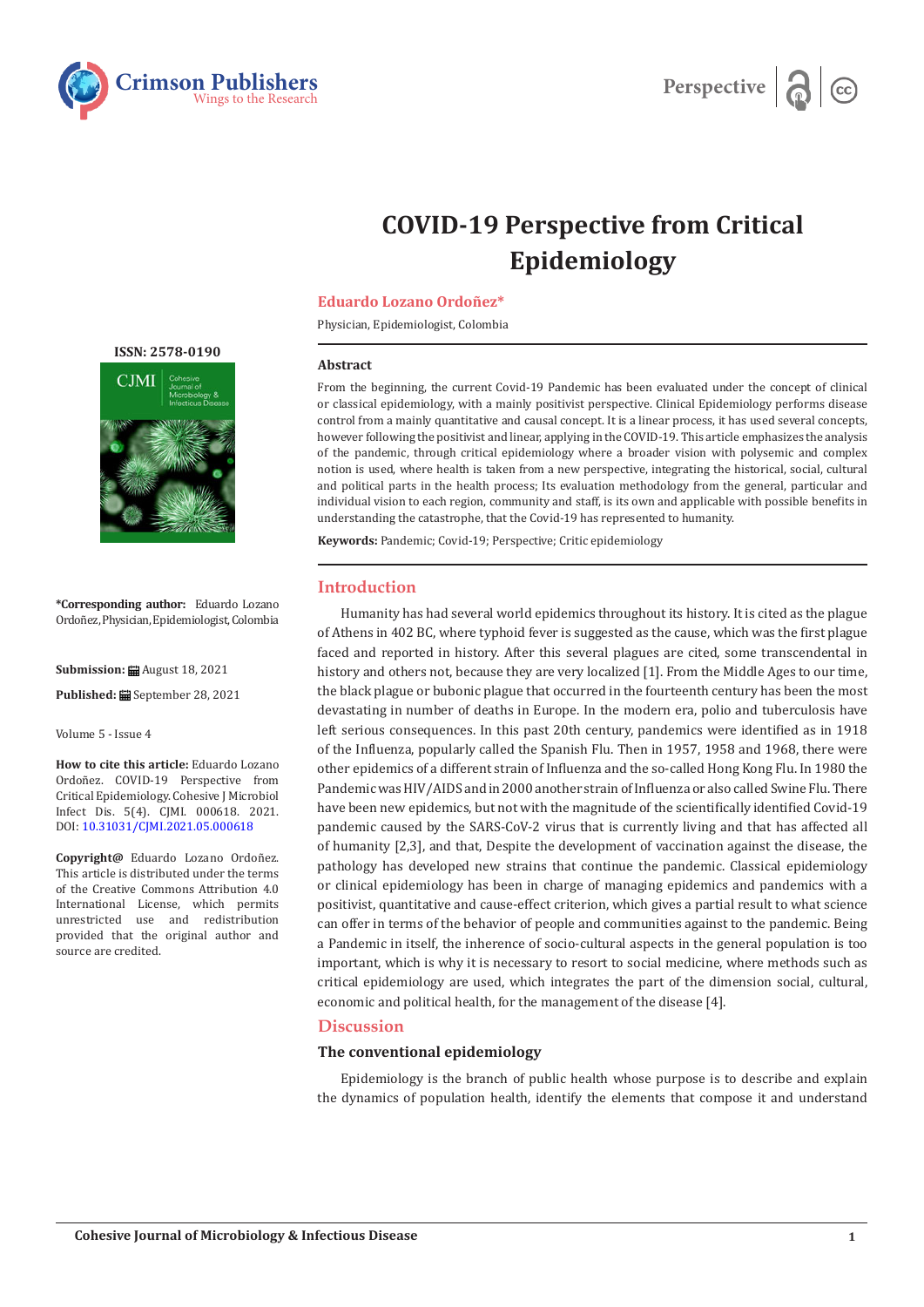the forces that govern it, in order to intervene in the course of its natural development. It carries out the control of diseases from a mainly quantitative and causal concept [5]. The word epidemiology, which comes from the Greek terms "epi" (above), "demos" (people) and "logos" (study), etymologically means the study of "what is on the populations". The first properly medical reference to an analogous term is found in Hippocrates (460-385 BC), who used the expressions epidemic and endemic to refer to conditions depending on whether or not they were specific to a certain place [6]. It has been identified as a linear process, using the Snow triad from the 18th century, host-environment-agent, in infectious diseases. However, Virchow, considered the father of social medicine, affirmed that "medical science was intrinsically and socially a social science", for which he suggested looking at health from economic, social and political conditions. Lalonde in 1974 raised the concept of social determinants based on lifestyles, the environment, human biology and health services [7]. In 1978, based on the above and Sigerist concepts, the Declaration of Alma Ata came out, which reinforced Disease Prevention and Health Promotion with Primary Health Care [8]. In 1986, the First International Conference on Health Promotion took place in Canada, which defined health promotion as "the process of providing people with the necessary means to improve their health and exercise greater control about it" [9]. The Dahlgen and Whitehead model in 2006, summarizes the possibilities of interaction of social determinants towards health [10]. These approaches, however, continue to be positivist and causal, using indicators such as incidence, prevalence, and case monitoring as forms of analysis to determine the behavior of diseases, as in COVID-19. Specifically in COVID-19, there are certain quantitative indicators, which can be fully interpreted and lead to biases, such as the number of diagnostic tests, since they are not applied to the majority of the population, but to the symptomatic cases and some contacts, so the population at risk cannot be known. There may be infected patients, but they may be asymptomatic, and since the PCR test is not performed, it is assumed that there is no case of the disease. Another factor is the delay in reading by laboratories that can be up to 15 days, showing a late representation of the diagnosis of the disease. The contagion process is continuous with which the tendency to raise the infected curve, instead of flattening it, and control is more difficult [11]. However, with this Pandemic, Epidemiology has resurfaced as a mainly quantitative form of evaluation, as a way of interpreting a disease that was totally unknown initially, but with rapid progress and too great damage at the level of local populations, nations and worldwide.

# **Critical epidemiology**

As an emancipatory arm of classical epidemiology, critical epidemiology has a different way of looking at health in general and is part of Community Health or Collective Health. Critical epidemiology was born around the 70s, with the works of Jaime Breihl, and that were reinforced by those of Asa Craswell and Nameida Filho, with different points of view, but with a similar vision of health, different from the positivist concept of health. western

medicine [12]. This concept is expanded as a dynamic health process, including social determination in the conceptualization of health, respecting the quantitative indicators, but introducing the qualitative vision to the concept. In addition to the casual vision of the linear process, it includes the social processes that affect the health status of the individual and also of the population as a collective space, that is, the community. It considers the historical, political and cultural context of the problem as part of a whole and rejects the concept of the individual as a single interpretation [13]. It has a strong epistemological base, in the theories of Kuhn and Bourdieu, which together with the experiences of Latin American doctors such as Eugenio Espejo in Ecuador, and Virchow and Engels in Europe, are part of the support of a theory that includes the political and social part, which is being included in a new vision of health, broader and more dynamic [14,15]. This rethinking allows us to analyze a health problem, as a process that includes not only the various determinants of a disease in the individual, but also the universe of the collective where the phenomenon of alteration in health occurs, the specific group or particular that share certain characteristics of their own where the individual is, and finally the same individual with their own characteristics starting with the genetic part, continuing with their habits, diet, exercise and specific diseases. A study using this methodology is a process where historical, cultural, and political spaces are simultaneously visualized, in general, group and individual spaces, highlighting the specificity of the object and subject under study and their space in which they interrelate [16].

# **Applying critical epidemiology in the Covid-19 pandemic**

In critical epidemiology, a polysemic and complex notion is used, where health is taken as an object in reality, health as a subject or a concept, which is interrelated and applied in a field of action that comes to be praxis. His method is a dialectical movement, where social determination goes in that double and opposite movement, where health does not obey an exclusively individual order, but is a complex process. It is socially determined, an aspect that often disappears from public health thinking, due to the predominance of a biomedical vision, and is reduced to a problem at the narrow limit of individual disorders, their cure, and individual or collective prevention as a whole [13]. This breaks the triad of the basis of agent-host-environment infectiology and changes the concept of social determinant that Lalonde applied to that of social determination, which is broader, more dynamic and is one of the axes of epidemiology. In this renovating discipline, health is understood as an object-concept, social, historical and complex field, and as a public good and in collective health it defends the full enjoyment of health services and social protection as universal rights and as an element essential for a dignified life [16]. The process of social determination seeks to protect, promote and repair life and has an impact on sustainability, sovereignty, solidarity, equity and biosecurity. It evaluates health in three dimensions: the general dimension, the particular or group dimension and the individual or singular dimension. The general dimension involves the transformation of economic processes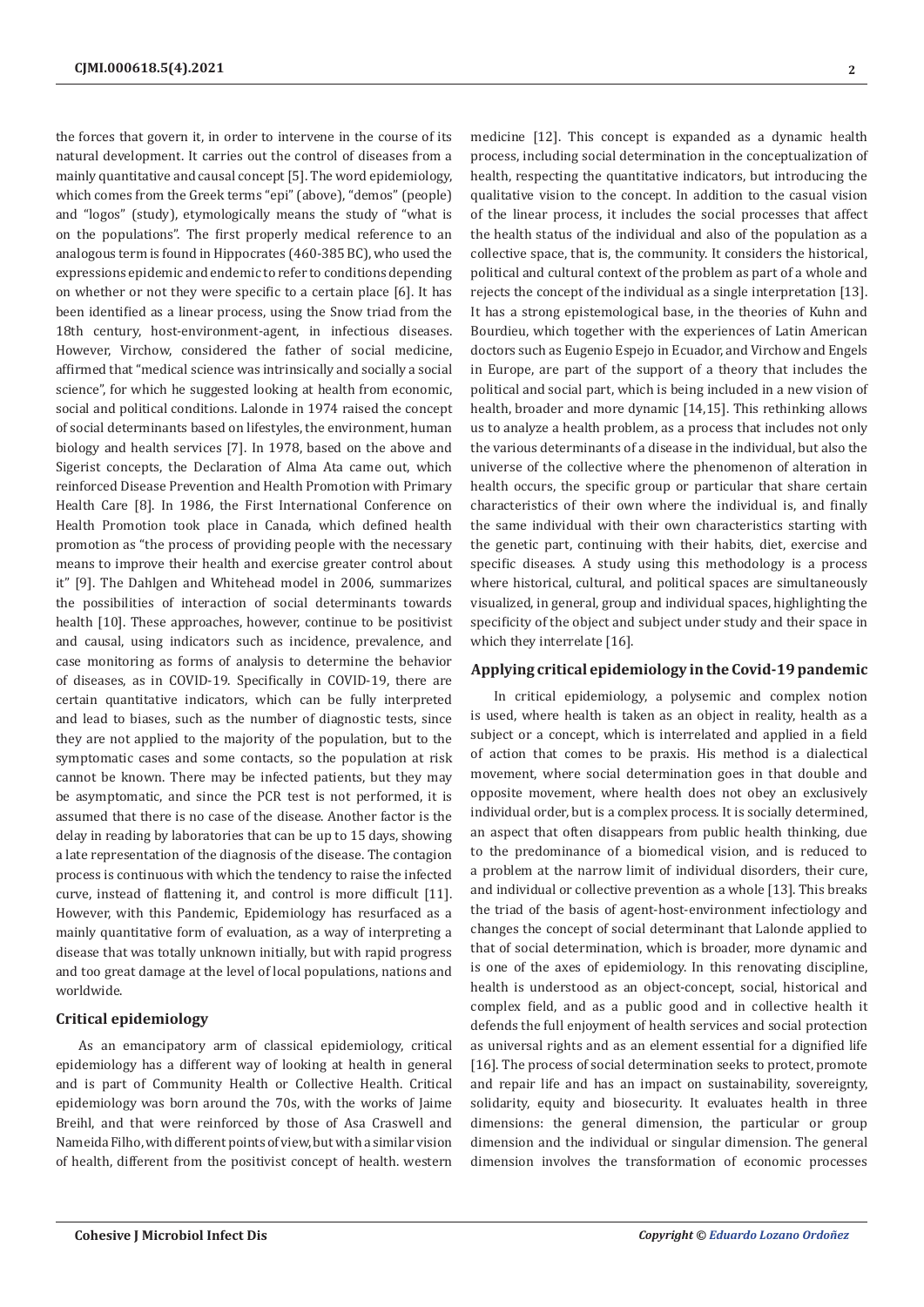and relationships, involving power relationships and its own metabolism. The particular dimension involves the transformation of unhealthy collective components of ways of life. Finally, the individual dimension implies the transformation of genotypic and phenotypic styles and conditions [5]. Taking Covid-19 as a new, infectious disease, of which we know very little, except its biological structure, mode of transmission, initial pathophysiology, lethality and practically nothing about its treatment, we must resort to critical epidemiology to try to control it. When visualizing Covid-19, from this new perspective, its General Dimension shows us that it is an infectious disease, easy to transmit, apparently present all over the planet and its etiology is an animal disease. When it arose so abruptly, its aggressiveness and ignorance of the aggressor was not known, and it did not allow attitudes to be carried out at a general level, but already after mortality was high in China and in European countries such as Spain and Italy. It reminds us of the arrival of the Spanish and Portuguese in America, when the diseases brought by the conquerors and inside the European ships, killed more indigenous people than the conquest itself, due to the lack of defenses against those diseases.

The political negligence of the WHO suggestions and the experiences of these first countries with Covid, did not allow to apply contagion care from the individual to the general, and from the general to the individual, promptly. This was mainly highlighted in countries like the United States and Brazil, where we are now seeing even greater morbidity and fatality than was seen in the precursor countries of the disease. The application of socio-political norms, such as the late blocking of international travel, the use or not of masks, allowed infection in all countries, becoming a Pandemic. This means that, from the point of view of containment in the general dimension, there is already little that can be done, except to generalize certain behaviors in humans, and now mass vaccination. However, the economic impact that COVID-19 has presented, as few diseases have done, a difficulty of its absolute limitation between countries. Therefore, even at a general level, the travel protocols with safety of the different spaces can still be applied, not only at the level of the people who travel, in the way they travel, but in the spaces in which they travel, and in the follow-up of the people who arrive. All this in search of a new type of normalization. The general dimension, even includes countries and departments as general units, and the characteristics of each nation in the historical, cultural and social concept are fully applicable in the prevention and control of the spread of the disease. These other aspects are included, since the pandemic has triggered deficiencies or weaknesses in the historical, cultural, social and political aspects in the departments. A clear example are the moments of the Choco and the Amazon in Colombia, which due to their lack of health services, medical personnel and support in human talent has spread the epidemic faster and more lethal than in other areas. The educational level also influences since, in certain areas such as the Atlantic Coast, the department of Valle del Cauca, and the country's capital, Bogotá DC, individual attitudes show the lack of collaboration of the population in the prevention

of the disease and an easier dispersion of this one. The departments or common regions (such as the coffee region, the Orinoquia, the Andean region, the plains) due to their physical extension and number of populations, can be considered as a general dimension in a country due to their socio-geographic characteristics, and therefore They must apply specific policies in each of these areas [17,18]. The particular or group dimension includes populations of the departments and municipalities, including populations that share a particular space, a territory, historical antecedents, customs or even an ethnic group. They are not properly delimited by legal or political limitations, such as the limits of a department or a municipality since this epidemiologically is not applicable as the border of a disease. This may imply that the territorial limitations of departments or municipalities are obsolete and in order to assume the problem, the administrations of these units must work together to face the disease. Clear examples are Bogotá, with respect to Soacha, La Calera and Mosquera, which are neighboring municipalities; Medellin, with respect to the municipalities Itagüí, Envigado and Bello; and Cali with respect to Jamundí and Yumbo. A clear example between departments is the municipality of Honda (Tolima) and Puerto Bogotá (Cundinamarca); or the municipality of La Dorada (Caldas) with Puerto Salgar (Cundinamarca) [17,18]. As in the previous spaces, the group concept is applied in indigenous reservations, veredas, palenques of Afro-descendant origin, they must be included in this concept. Even closed spaces with their own population and with particular characteristics, such as prisons, nursing homes, rehabilitation homes, should be considered as a group dimension. Afro-descendants as of July 3/2020 have presented 3,938 cases of Covid, with 66.2% recovered and with a fatality of 5.4%; the indigenous 1,071 cases with 71.61% recovered and 3.17% fatality; compared to 218,071 cases in Colombia, 45.3% recovered and 3.39% fatality. This shows a higher fatality rate in Afrodescendant groups than in indigenous groups and in the Colombian population in general. Likewise, the proportion of recovered is higher in the indigenous group, than in Afro-descendants and in the population of the country in general. This dimension must be studied from its historical space, the population that makes it up, the habits that this population has, the services it has. This implies the ways of life that all share. The SWOT matrix must be characterized and visualized, to reinforce strengths, control weaknesses, with a vision of sustainability, sovereignty, subordination, solidarity and integral biosafety. The above implies the ways of life, behaviors, diverse spaces that are shared, empowerment in the face of public social leadership, a space for the construction of subjectivity and a space for metabolisms with nature [12].

All this not only implies the conditions of infrastructure and services that a particular population has, but also implies the part of behavior, habits, culture and education with respect to the threat that is being presented. Taking tests against this disease should be a measure aimed at risk groups according to their characteristics, with a response as quickly as possible. Taking tests from a general concept is not very effective in the control of COVID, since the dispersion of the population and the time it takes for the results,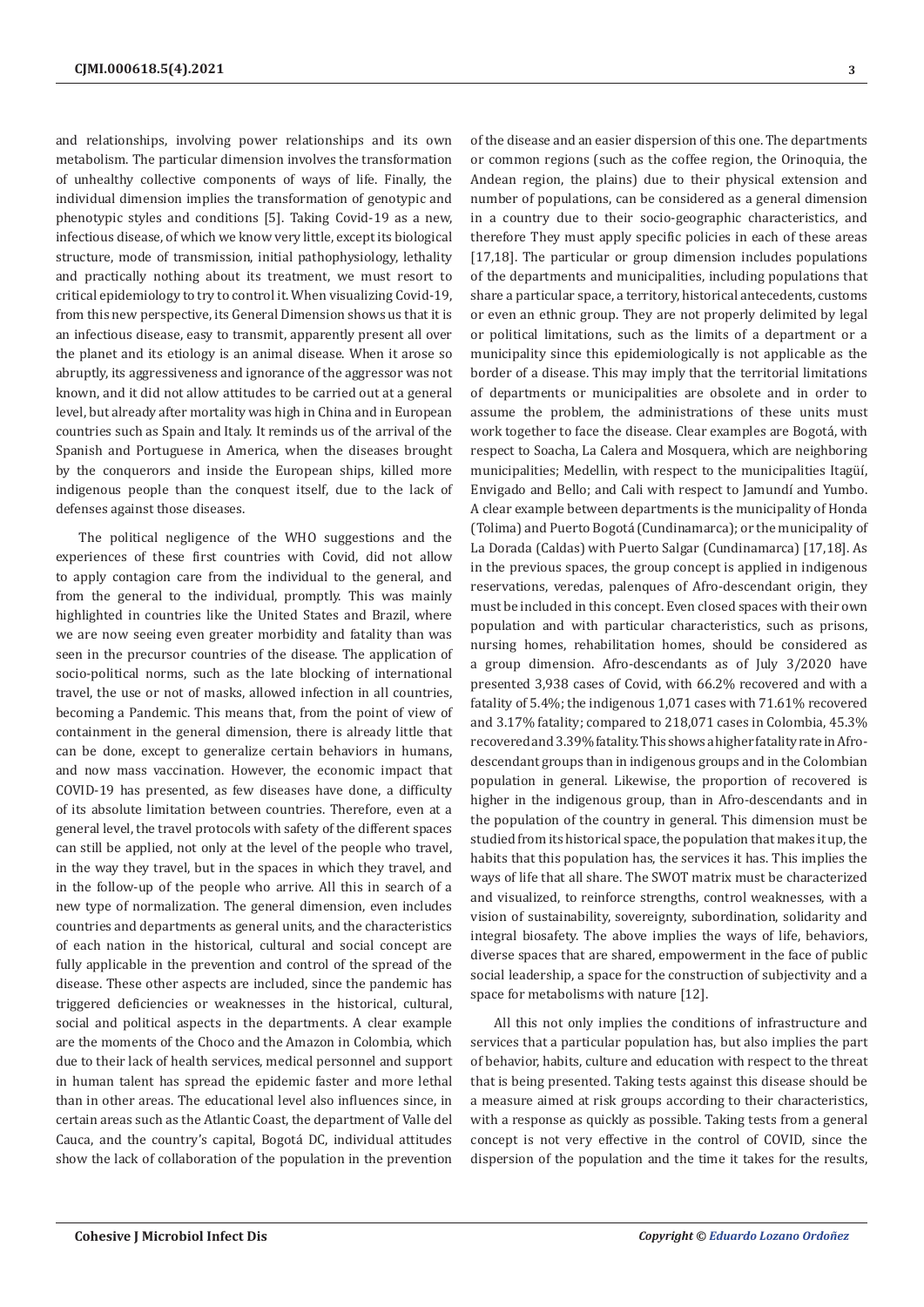does not allow it to be this way [19]. The gradual start of normal activities in these group spaces is more recommended, as long as internal and external controls are applied. The entry and exit of people to the group space are basic to control the spread of the disease. This includes land and air travel as long as they comply with the identification and prevention protocols, both at the place of departure and arrival (transport terminals and airports), and the planes and buses they transport. In land transport, it is not recommended to pick up passengers on the way. The individual dimension is the individuals, their families and the family and individual relationships that are presented. They are the daily lifestyles due to individual free will, daily variability and the degrees of freedom that one has. It includes the assessment of, a) the typical personal itinerary, b) the personal and consumption pattern, including the living space and its services, c) the personal conceptions and values, d) the organizational capacity to defend health, and e) the personal ecological itinerary. In each individual dimension, there is a genotypic and phenotypic configuration, a development of strengths and pathophysiological defenses, a vulnerability and instability, a development of strengths and a willingness to live well, psychism, and control of not being in the wrong.

This implies that each person, and the people closest to them, must be aware of destructive events, and protective events in the space in which they live and directly related to their own body. Specifically, when referring to COVID-19 in the individual dimension, we identify the origin of the virus, the first forms of transmission, the pathophysiology, and the pathology as such in humans. Above all, its ease of infection and its speed of spread, as well as its lethality, are identified. Until now, the forms of complication of the disease and the lack of treatments for this disease are being studied and confirmed. There is currently no effective treatment for the disease [20]. This leads to resorting to the aforementioned characteristics of the individual dimension, which seek the prevention of the disease and the limitation of complications, in instances also to the attention of health services, since the need for Intensive Care Units that are suggests at a global level, it is 3% of the total infected population and these services are not provided by any country. The prevention, containment and mitigation steps are those that have been used so far, however, the general vision, group and individual and vice versa, have been lacking in the aspect of managing the historical, social, political and cultural concepts of each population.

# **Conclusion**

When looking at the disease from a linear perspective at the individual level, the strategies used so far are physical distancing, hand washing and the use of masks that are highly effective, but historical, social, cultural and political concepts are not taken into account. that it has a population at a general, group and individual level and that for some makes these simple practices difficult. Visualization from the individual, from the group to the general, and vice versa, has been slow and not very analytical in this pandemic according to each population that is affected, with the

consequent difficulty in particularizing individual and group needs. Therefore, there is a single national strategy, without visualizing the different group spaces and the individual characteristics of the different population groups [21]. The suggestion of the application of a Critical Epidemiology is to investigate COVID-19 within the general, group and individual spaces as a process, recognizing that the individual is part of the group, and the group is part of the general, converting the General, not in a sum of individuals or groups, but in a process of interrelation that occurs simultaneously between these spaces. Although the vaccine is already entering as a means of individual management, which will be reflected collectively, the original care management within the communities still have and will have priority, until we vaccinate the majority of the population, and we confirm that vaccination is really effective. short and medium term. There is still time for the application of this strategy, seeking to identify those individuals who are part of a particular group, to study them, identifying their strengths and weaknesses, and to apply the promotion and prevention of COVID, to strengthen the defense against the disease, while At a general level, policies are adopted for the containment and management of the complications of the disease. The problem is going to spread and critical epidemiology is a good control instrument.

# **Acknowledgement**

I would like to express my special thanks of gratitude to my teacher, who gave me the Golden opportunity to do this Project of Covid. Who also helped me in completing the Project etc.

### **References**

- 1. [Infomed, Red de Salud. The first Epidemics in history.](http://www.sld.cu/galerias/pdf/sitios/bmn/las_primeras_epidemias_de_la_historia.pdf)
- 2. BBC News World. Coronavirus: The pandemics that put the world on alert in recent history.
- 3. Huguet Pané G (2020) Great pandemics in history.
- 4. Breilh J (2010) Critical epidemiology a new way of looking at health in urban space. Collective Medicine Rev 6(1): 83-101.
- 5. [López M, Garrido L, Hernández A \(2000\) Historical development of](https://pubmed.ncbi.nlm.nih.gov/10893984/) [epidemiology: Its formation as a scientific discipline. Rev. Public Health](https://pubmed.ncbi.nlm.nih.gov/10893984/) [of Mexico 42\(2\): 133-143.](https://pubmed.ncbi.nlm.nih.gov/10893984/)
- 6. Florez Trujillo J, Mazueradel H (1994) Basic epidemiology medellín: National school of public health hector abadgomez.
- 7. Lalonde MA (2020) A new perspective on the health of the Canadians Ottawa. Minister of supply and services of Canada.
- 8. Tejadade R, David A (2018) The history of the almaata conference. Rev Peru Gynecol 64(3): 361-366.
- 9. Ruiz Morales A, Morillo Z (2004) Clinical epidemiology, applied clinical research. Bogotá.
- 10. Whitehead M, Dahlgren G (2006) Concepts and principles for tackling social inequities in health: Leveling up part 1. Copenhagen Denmark: World Health Organization Regional Office for Europe.
- 11. WHO-World Health Organization (2020) Virtual campus in public health, Pan American Health Organization-PAHO WHO-Prevention and control of infections (PCI) caused by the new coronavirus.
- 12. Breilh J (2004) Critical epidemiology, emancipatory science and interculturality. Buenos Aires.